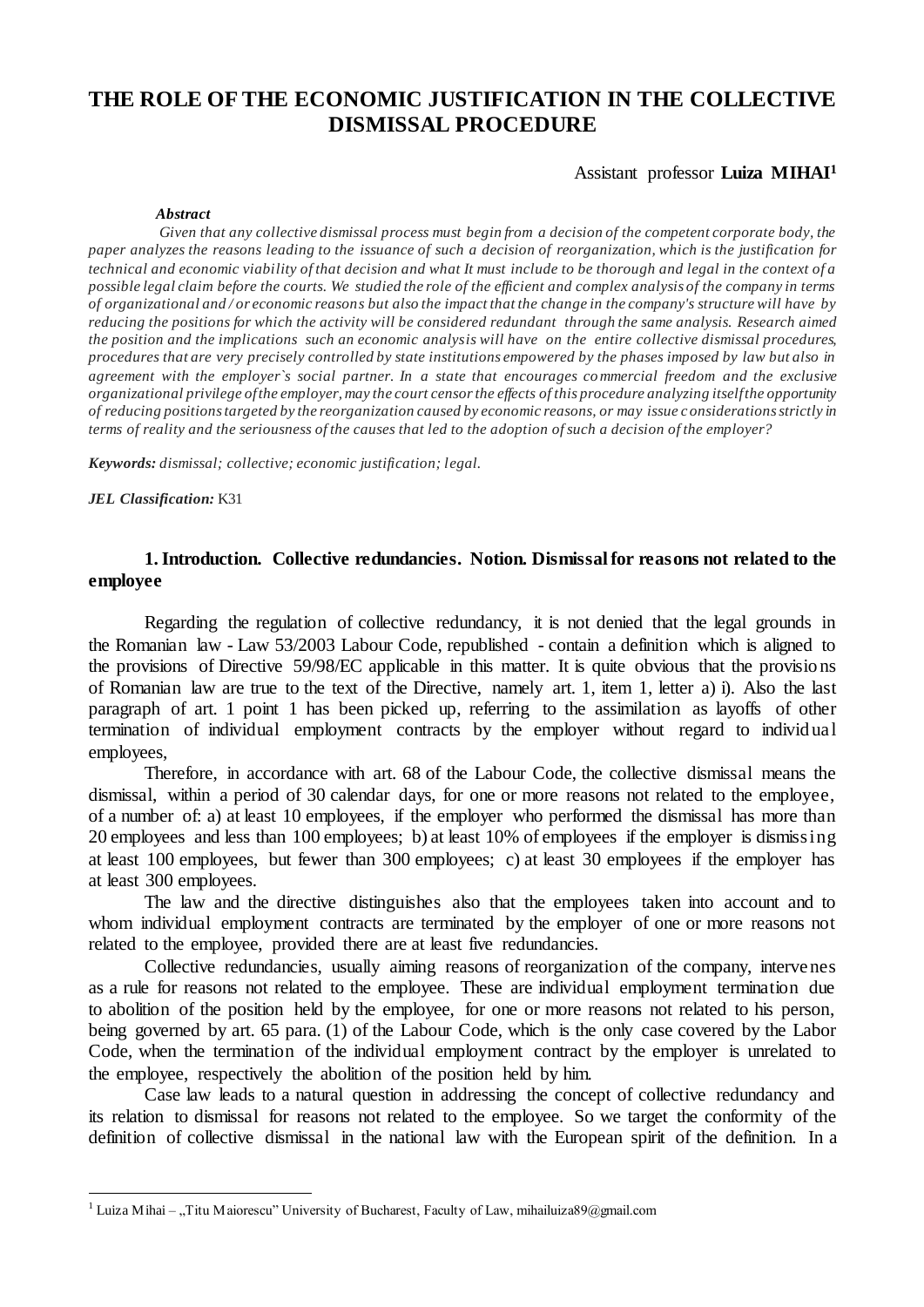case of the Court of Justice of the European Union<sup>2</sup>, the court held that the notion of dismissal must be perceived and analyzed as "*including not only redundancies for structural reasons, technological or cyclical, but also any other termination of individual work which is not sought by the worker, and therefore without his consent*." According to the reasoning of the court, the termination of an employment contract without the consent of the employee can not exceed the scope of the Directive just because it depends on external circumstances not related to the employer's will.

The grounds for dismissal by the employer, not related to the employee are limited to economic reasons or structural reorganization. These grounds are confirmed by doctrine, even though no legal text specifies of such grounds and even though the old provisions of the collective labor agreement at national level that used to specify these economic reasons, are no longer in force.

For example, the dismissal of an employee for these reasons occurs when the employer considers that a job has become economically unprofitable. Unprofitability may cover either economic issues or simply to reorganize the company. In this regard, the reorganization looks and the relocation of the internal structure in order to improve the activity and may include any measure aimed at increasing the performance of the work. The doctrine points out that: "*Restructuring can be determined by one of the following: economic and financial difficulties; poor results in commercial distribution; optimize profits by reducing costs; diminishing turnover or market orders or exports;*  reducing profits, and therefore profitability<sup>13</sup>. The same author points out that, although it is not necessary that the employer should prove the existence of economic difficulties," *it is necessary for him to pursue the streamline of the activity in the purpose of using with maximum efficiency the human and financial resources, taking the measures they deem necessary to increase profits, provided that such measures are in conformity with the law*" 4 .

To those analyzed in this paper, we mention that in the same sense ruled the ECJ, stating that "*the need for uniform application of Community law and the principle of equality requires that the terms of a provision of Community law which makes no express reference to the right of Member States must normally be given an autonomous and uniform interpretation throughout the Community to determine the meaning and scope which should take into account the context of the provision and the purpose of that legislation*" 5 .

We would be wrong if we did not consider the broad sense of the provisions of the Directive. It's main purpose is "*to promote greater protection for workers in the event of collective redundancies, taking into account the need for sustainable economic and social development within the Community*" and more importantly, to ensure the equal treatment of employees in all Member States. Perhaps it would be justified to ensure safeguards for employees whose individual contract of employment is terminated in these cases, excluded by Romanian law from any category of redundancies, mainly in order to mitigate the negative consequences of termination of employment by resorting to social measures aiming, for example, support for the redeployment or retraining employees. The same situation is if the individual employment contract can not be executed in case of a major force event, which is missing in cases of termination regulated by the Romanian legislation, but could also warrant special protection measures, specific for dismissals. <sup>6</sup>

### **2. Legality** *vs* **opportunity in grounds of collective dismissal**

The main problem in most disputes which come before the courts, litigation aiming contestations of decisions of dismissal for reasons not related to the employee, is the reason why the court is called to analyze the decision to dismiss. Through the active role of the court, is thus required

 $\overline{a}$ 

<sup>2</sup> C 55/02, The Comission of the Europeann Comunities against The Republic of Portugalia.

<sup>&</sup>lt;sup>3</sup> Alexandru Țiclea, *Tratat de dreptul muncii. Legislație. Doctrină. Jurisprudență.*, Universul Juridic, Bucharest, 2013, p. 733. 4 Idem, p. 734.

<sup>5</sup>C-188/03, Irmtraud Junk against Wolfgang Kühnel, point 29 and 30.

<sup>6</sup> Ion Traian Ştefănescu, Şerban Beligradeanu, *Înţelesul şi sfera de aplicare a noţiunilor de forţă majoră şi caz fortuit în dreptul muncii*, in Revista "Dreptul" no. 6/2008, p. 40.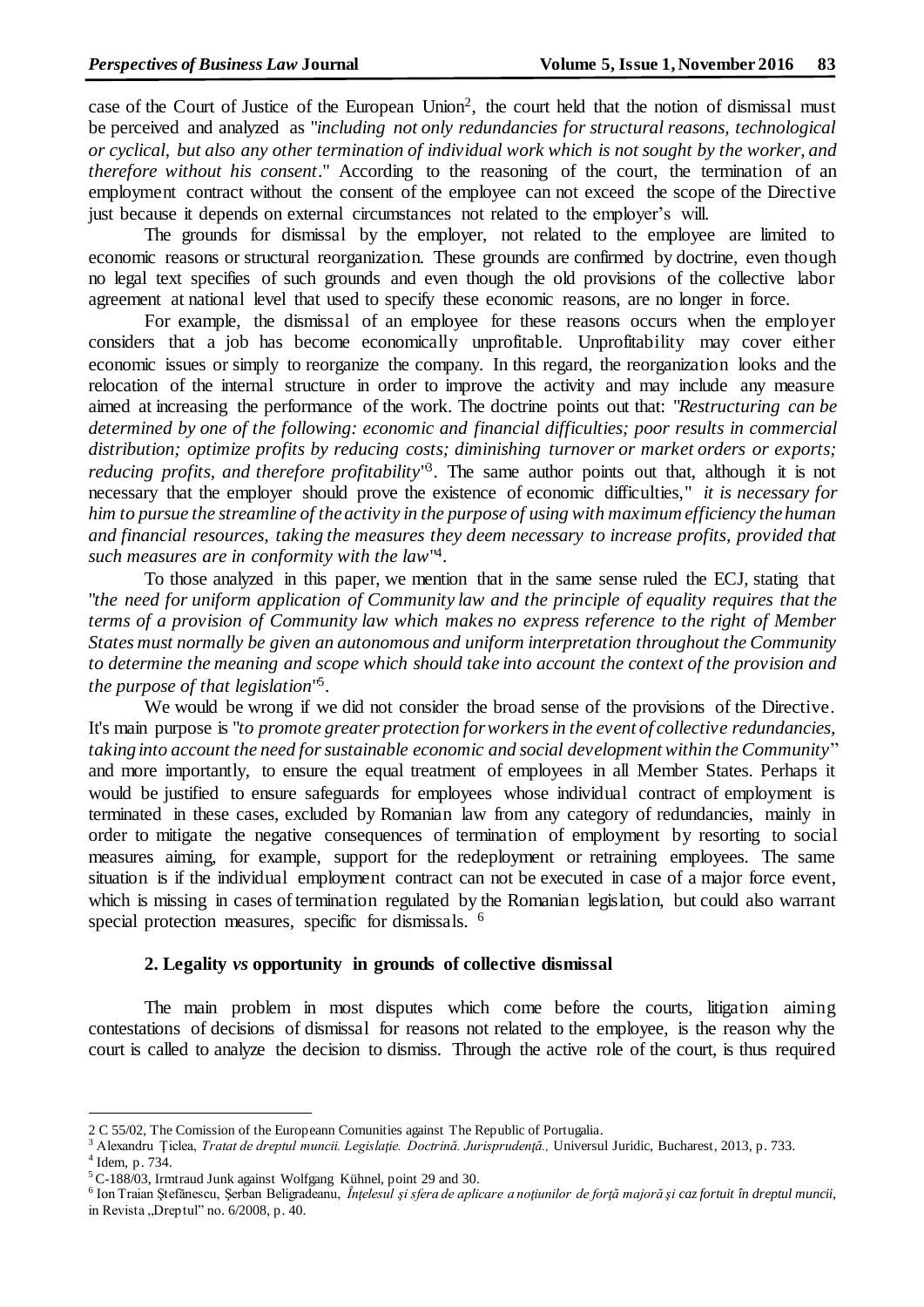an analysis of the redundancies by the lawfulness or by the appropriateness of the reorganization measure, respectively the dismissal?

Doctrine and case law decides that the court is required to verify the legality of issuing the dismissal decision, to ensure reconciliation of the decision with relevant and mandatory law. <sup>7</sup>

In this regard, by calling to justice the applicant disputes the legal enforcement by the employer in the decision to dismiss and in the actual pursuit of collective dismissal procedure. But what happens when the applicant seizes opportunity proceedings in matters of collective dismissal procedure, respectively, in the final act within it, the decision to dismiss. If indeed, in the light of the evidence in the case the judge noted that there is a problem of opportunity, of the utility of the legal issuer, will the judge refrain from determining the unlawful dismissal, precisely because it is not vested with this analysis by the applicant through the legal provisions? If, however, the judge would apply this interpretation, what will happen with the employer's freedom and his prerogative, which is eminently unique, in organizing his work?

In the case of collective redundancy, respectively a dismissal for reasons not related to the employee, the court is required to verify the employer's compliance with the requirements imposed by law in the procedure for collective redundancies and in his decision to dismiss the individual employee applicant. Therefore, the analysis will be required by the court to the legal requirements, including the existence of a real and serious cause, which stand on the base of the dismissal of the concerned employee.

Can the court censure the prerogative of an employer organization by analyzing the decision to dismiss or only its legality? We believe that as long as the court, in terms of material evidence and analysis of possible signs of bad faith from the employer, unless it finds an abuse of rights or breach in bad faith to the principles of business and employment relationships minimal, the choice of abolishing some jobs in its company organization chart only depend on determination of the employer, through the prerogative referred earlier.

### **3. Analysis of economic justification of the dismissal. Real and serious cause**

In general, the economic justification must be viewed from two perspectives. The *macro* perspective covers all causes and market conditions that led to the need for the employer to adopt a plan of reorganization, of retraining (major or not) the plan of business, the efficiency in order to better management of work performed and/or cost rationalization. The causes that lead to such a need to change the internal structure of the staff are highly variable, with origins: economic (based on a budget of expenditure), technical (ie., continuous technological revolution), legal (ie, rules obliging employers to have a function in its structure with certain qualifications censored by the state) management strategy springing or not on the trend of business market profile (ie, adjusting management functions by targeting specific requirements/applied to the object activity of the organizational structure).

On the other hand, the micro perspective of economic justification, is in fact the reason that the dismissal of an employee based art. 65 of the Labour Code shall be made in consideration of the post and not the employee, and for rescinding a function, the employer should explain the objective reasons that led him to choose the post for demolition.

To thorough develop the economic justification, which will be the grounds for dismissal, the employer will have to justify not only as a general the abolition of posts, but the employer has an obligation to explain why only some items (eg, an economist) were abolished and the remainder retained. So the two meanings of the economic justification will need to be applied in cohesion to thoroughly substantiate why employers choose to keep an identical post with the abolished.

Of course, the identity of the positions will not be sought in the name/description, but in the content of the post, respectively in the set of tasks and responsibilities which the post has in the organizational structure of the employer. Since the duties of the post are set according to art. 40 para.

 $\overline{a}$  $7$  DEX, pg. 722.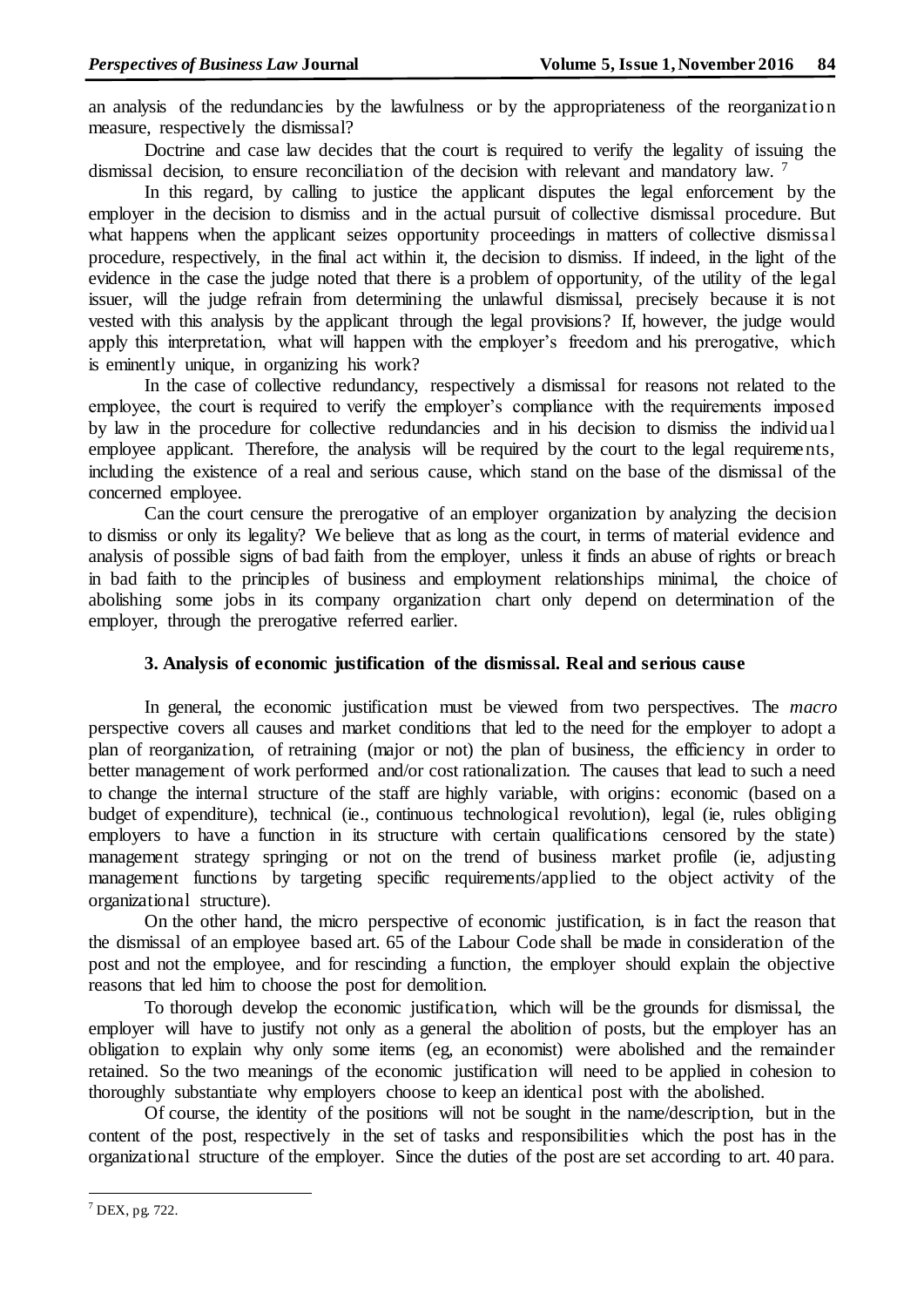(1) b) of the Labour Code, by the employer, he will need to explain the notable difference between two identical posts by name, but not by content, if he chooses to dismantle one of these two positions. In other words, the employer is unable to substantiate the abolition of such a post on general grounds presented in the economic justification, but he will have to explicit (eg, by the content of duties theory) why that post will be abolished and the other identical one (even if part of another division of the employer) will be retained.

In employers practice, the need of dismantling a particular post is a consequence of downsizing activities, following the reorganization of the processes, but these must be based on reasons well established and easy to prove in a court of law, or on explanations about the kind of resized activity, the manner in which these activities / processes have been reorganized. For example: "*it has to be taken into account the report on the causes and circumstances that led to the emergence of insolvency and Background note of the measures taken in order to reorganize society including the creation of an organizational structure effective and nature to reduce costs. To implement the decision no. 46 / 01.16.2013 were imposed changes and / or abolition of posts, including canceling the caller station, these transformations and abolition of posts is determined by the order management needs for a more efficient organization of work [...] All this prove that the collapse of the workplace had a real and serious cause* " *8* .

The importance of the economic justification envisages therefore a first final goal, respectively showing a real and especially a serious cause for the abolition of the position held by the applicant, proof of the existence of a causal link, between the reasons given and the removal of the post in the organizational chart of the employer.

In legal doctrine  $9$  and jurisprudence was shaped what is meant by the concept of real and serious cause. So that a cause is real and serious, it needs to meet the following conditions:

1. have an objective character, namely under the Labor Code, to be imposed for one or more reasons not related to the employee; therefore, the case must be independent of subjective factors of any humor or caprice of the employer.

2. be precise (exact), to be the true reason for the dismissal, i.e., not conceal other grounds (such as intention to fire at any price a specific employee), arguing formally that there was one or more reasons not related to the employee.

3. be serious, in the sense that reasons unrelated to the employee to have a certain level of importance that require the reduction of a job. It requires such a report to be proportionally between cause and effect.

For example, closing a particular post may be imposed by the need for reorganization determined by the policy of efficiency and cost reduction throughout the Company in the context of economic difficulties in which the employer at the time of issuing the dismissal decision. So this state of financial difficulty has led to the need for measures to the streamline and reconsideration of the activity, drastically reducing spending in order to optimize the company. Also, in exact terms, the cause which led to the abolition of the job is in great majority of cases the reorganization of society on the basis of efficient and economically criteria, and particularly in serious terms, reasons for abolishing the post may include financial loss, improper management of the activity that led to the general reorganization. The courts confirmed this: "*These grounds for dismissal can be so exposed by ample reasons or summary with details in economic data, statistical, financial, etc. or without such breakdowns with reference to fill the concrete situation which disbanded or character references generality about the situation of the entire organization, but also applicable to the specific case.* " 10 .

An important question is the thesis that mentioning the reasons for the dismissal, respectively exemplifying the nature and basis of the grounds, are not the same as proving them, so that the legal representative of the company that has taken this measure must satisfy the claims of justification or probation that applicant would phrase or even by the court in exercising its control, although the law does not provide. Therefore, art. 76 and art. 65 of the Labour Code do not talk about the need of

 $\overline{a}$ 

<sup>&</sup>lt;sup>8</sup> Civil Decision nr. 1232/19.09.2014 ruled by the Bucharest Court of Appeal in file no. 31699/3/2013, p. 47.

<sup>&</sup>lt;sup>9</sup> I.T. Stefanescu, *Tratat teoretic si practic de drept al muncii*, 3<sup>rd</sup> edition, Universul Juridic, Bucharest, 2014, p. 448-450.

<sup>&</sup>lt;sup>10</sup> Civil Decision no. 1182/17.09.2014 ruled by the Bucharest Court of Appeal in file no. 29399/3/2013, p. 36.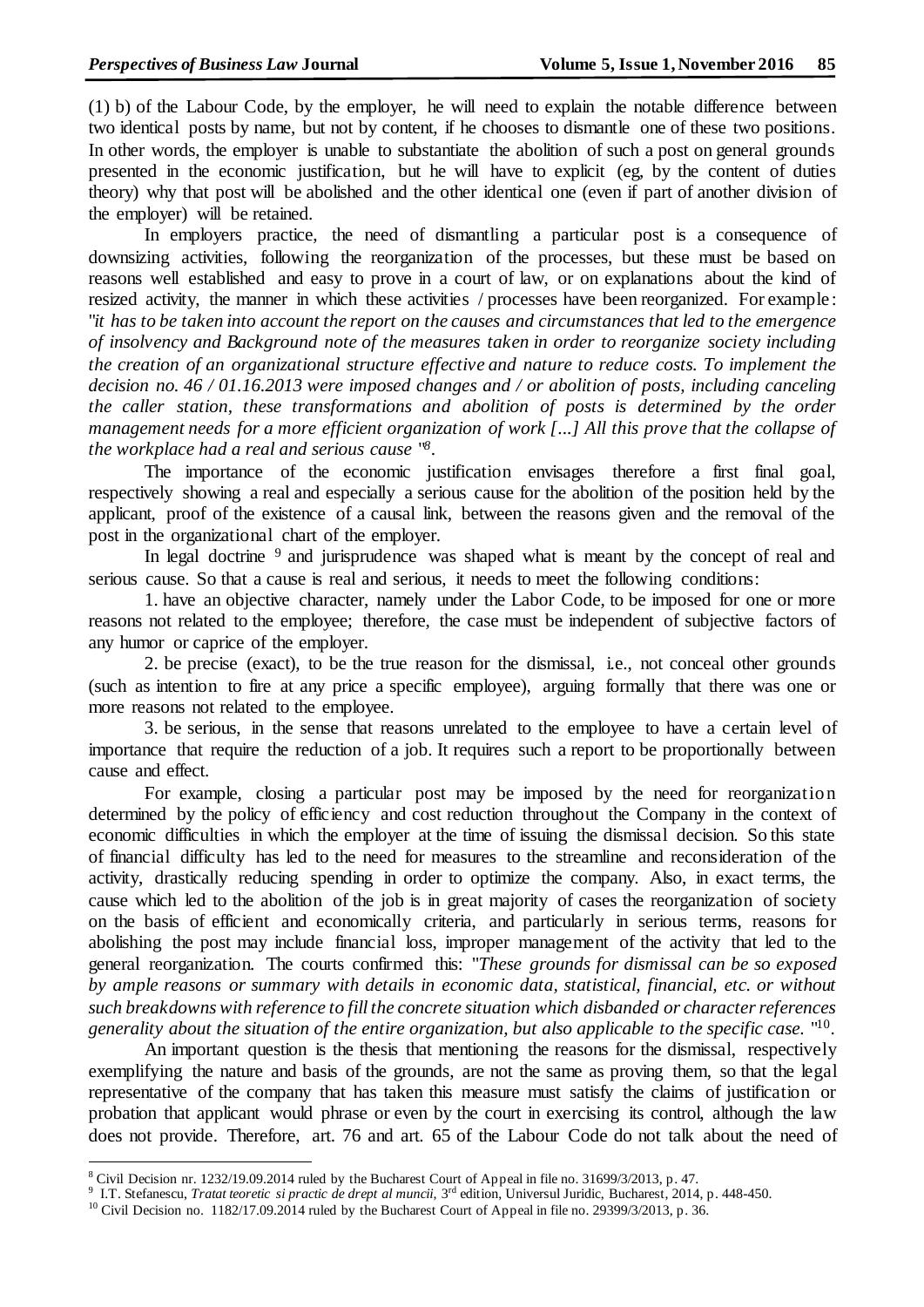motivation the abolishing of each post in the targeted reorganization, related to cost and deliverables exempt, because this is a matter of evolution in time. The first (art. 76 of the Labour Code) refers to cause of the contract termination, due to sufficient exemplification of abolishing the job due to restructuring and the second (art. 65 of the Labour Code) claims that the cause should be actual real and serious. In other words, it is required that the post will be suppressed effectively in the structure of society, and the affirmed reason of the imperative of resizing the organizational chart is to be proven, through the studies and reports which led to the decision.

An important role in this discussion represents the argument of the exclusive attribute of the employer to organize his work and his activity. So, the vast majority of specialized doctrine affirms that the employee or the court can not be able to deliver considerations about the appropriateness of the reorganization. We tend to agree with this interpretation, but not carried to a rank of an axiom. Thus, the exclusivity attribute of the employer to organize the work should not be brought to the rank of an axiom, meaning recognition of a discretionary right of the employer to abolish posts and therefore to lay off staff, but reasoned/justified by some reason real and serious causes that provide a foundation for such an endeavor. So states the practice of courts in Romania: "*In principle, in general, the law does not censor the right of bodies which manifest the will of the company to choose which posts (compartments, structures) abolishes, and why others kept, the less the court does not have to intervene to decide in their place, defeating constitutional powers, as in appreciation compared to the financial results, it requires keeping the old constitution. The employer holds investment and dispose of it, being sovereign in determining areas of activity and the staffing, direction in which it recognizes a wide margin of appreciation of the means and measures that will ensure the realization of the new vision of management, even some who not appear immediately as useful to society, on condition of not being fictitious. Especially when legally declared insolvent it is, by hypothesis, a proof of financial difficulties and legal cause for dismissal. <sup>11</sup>* "

We believe that in the analysis of real and serious cause of the abolition of the post, the court should not be confined to verify if there was actually a reason - economic, technical, structural model for the implementation of this drastic decision, but whether the employer in this case was imposed abolition of that post just in case uniqueness of the station in the structure of their employer or the employee dismissal - in the dismissal case when the application of selection criteria for multiple stations in the same way structure, occupied by employees. Also, the doctrine considers that the court should examine whether the maintenance station in the structure of society would have unwanted consequences in terms of financial or activity more efficient for the employer or simply to keep the job would have been unnecessary in light of the lack of activity specific to it. For example, the courts considered that: "*As for the actual serious cause of dismissal [...] in the dismissal decision, closing the station is motivated by the need for reorganization of business, being invoked decision no. 46 / 01.16.2013 of the receiver approving a new organizational structures [...] based on the reorganization of state special situation in which the company was [...] aspect that warrants urgent action, including derogations from general and special rules adopted for the protection of employees. 12* "

When we speak of the seriousness of the case for which the position is abolished, it is clear that the reasons leading to this aspect must target of obvious character, serious and unavoidable, through other way besides taken so far. Also, we mention the consequences of missing a reorganization or maintaining jobs whose work is redundant, or for which costs are exponentially high compared to the financial results produced by their activity.

Likewise is the practice of judicial courts in this case, regarding situations that range from lack of criteria for reorganization of the company in technical and economic justification, namely: orientation processes of the organization; branches dividing by the number of employees in branches of large, medium and small; territorial dispersion; outsourcing, merging, closing certain activities; resizing of activities due to the processes of their organization etc. Most times it is considered

 $\overline{a}$ 

<sup>&</sup>lt;sup>11</sup> Civil Decision no. 555/14.04.2014 ruled by the Bucharest Court of Appeal in file no. 29376/3/2013, p. 46.

<sup>12</sup> Civil Decision no. 1173/17.09.2014 ruled by the Bucharest Court of Appeal in file no*.* 10033/3/2013*,* p. 48.